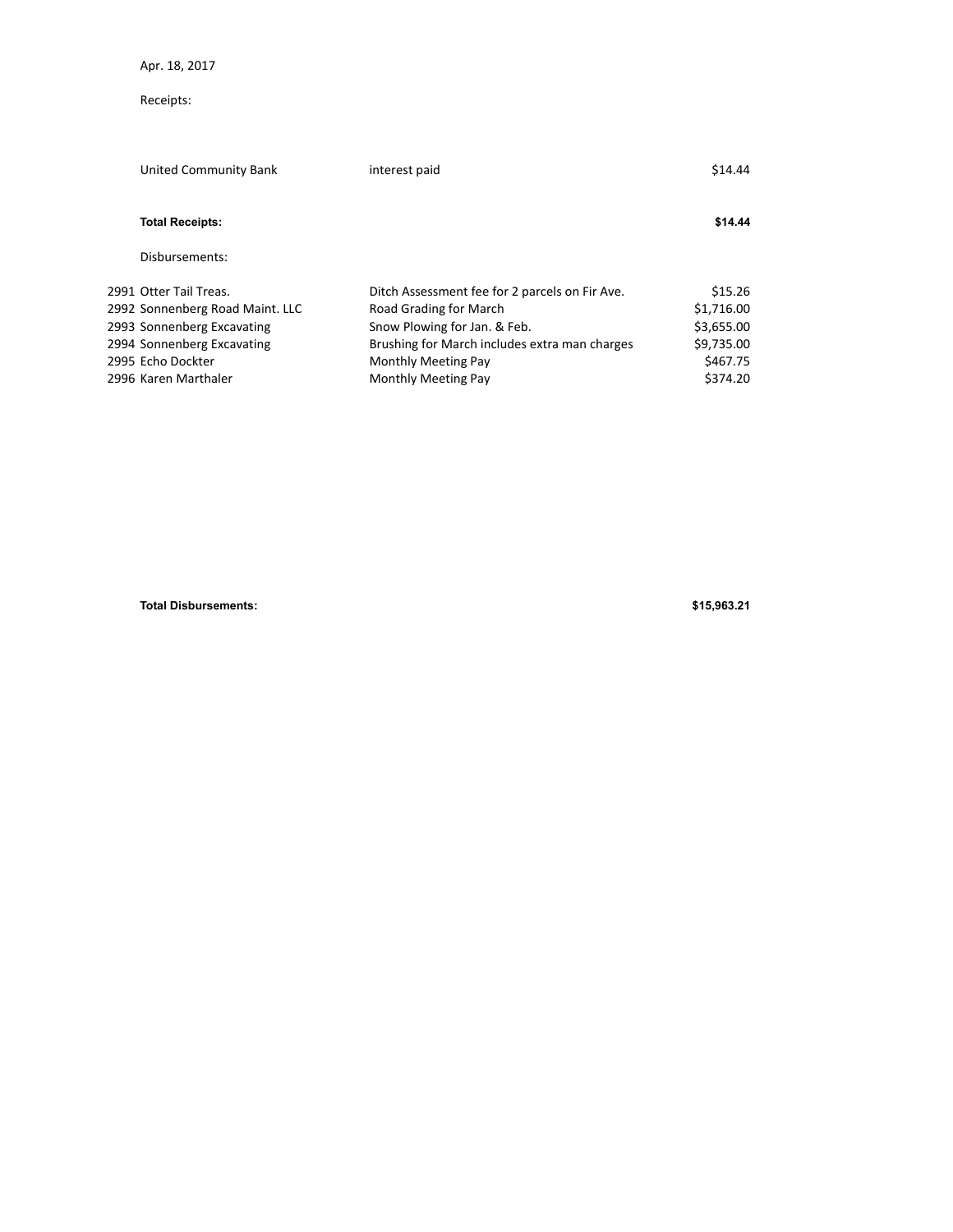## TOWNSHIP OF EDNA FINANCIAL REPORT AS of Apr. 18, 2017

|                                       | <b>BUDGET</b> | <b>ACTUAL</b> | <b>VARIANCE</b> |
|---------------------------------------|---------------|---------------|-----------------|
| <b>RECEIPTS:</b>                      |               |               |                 |
| General Property Taxes (31010)        |               | \$4,795.00    |                 |
| <b>Fire Contract</b>                  |               | \$353.09      |                 |
| Government Aid (town 33460)           |               | \$0.00        |                 |
| Ag Market Value Credits (33426)       |               | \$0.00        |                 |
| Gopher/Beaver Reimburs.               |               | \$0.00        |                 |
| <b>Filing Fees</b>                    |               | \$4.00        |                 |
| Licenses & Permits                    |               | \$0.00        |                 |
| <b>Interest/Dividend Earnings</b>     |               | \$59.54       |                 |
| Road Allotments (Gas tax 33418)       |               | \$29,763.73   |                 |
| Road Sealing/Signs                    |               | \$0.00        |                 |
| Reimburse. Of overpayment Taxes       |               | \$14.45       |                 |
| Sale of File Cabinet                  |               | \$0.00        |                 |
| Class 5 Gravel reimburse/dust control |               | \$0.00        |                 |
| <b>TOTAL REVENUES</b>                 | \$0.00        | \$34,989.81   |                 |
| <b>DISBURSEMENTS:</b>                 |               |               |                 |
| <b>Ordinary</b>                       |               |               |                 |
| <b>Election Judges</b>                | \$500.00      | \$144.50      | \$355.50        |
| <b>Legal Services</b>                 | \$1,000.00    | \$0.00        | \$1,000.00      |
| Rent                                  | \$1,200.00    | \$1,200.00    | \$0.00          |
| Newspaper Ads- Official Notice        | \$1,500.00    | \$553.00      | \$947.00        |
| Personnel- Meeting Pay                | \$18,000.00   | \$6,029.50    | \$11,970.50     |
| Gopher Feet/ Beaver Tail Pay          | \$1,500.00    | \$0.00        | \$1,500.00      |
| Insurance                             | \$2,000.00    | \$0.00        | \$2,000.00      |
| Donations-Hist. Soc/Library           | \$2,000.00    | \$2,000.00    | \$0.00          |
| <b>Township Dues</b>                  | \$800.00      | \$710.00      | \$90.00         |
| TOTAL ORD.                            | \$28,500.00   | \$10,637.00   | \$17,863.00     |
| <b>Fire Contract</b>                  | \$29,669.55   | \$0.00        | \$29,669.55     |
| Road & Bridge                         |               |               |                 |
| Snow Removal & Sanding                | \$65,000.00   | \$46,201.41   | \$18,798.59     |
| Grading Services/Reg. Maint.          | \$30,000.00   | \$1,716.00    | \$28,284.00     |
| Gravel, Class 5, Major Road Rep.      | \$200,000.00  | \$1,150.00    | \$198,850.00    |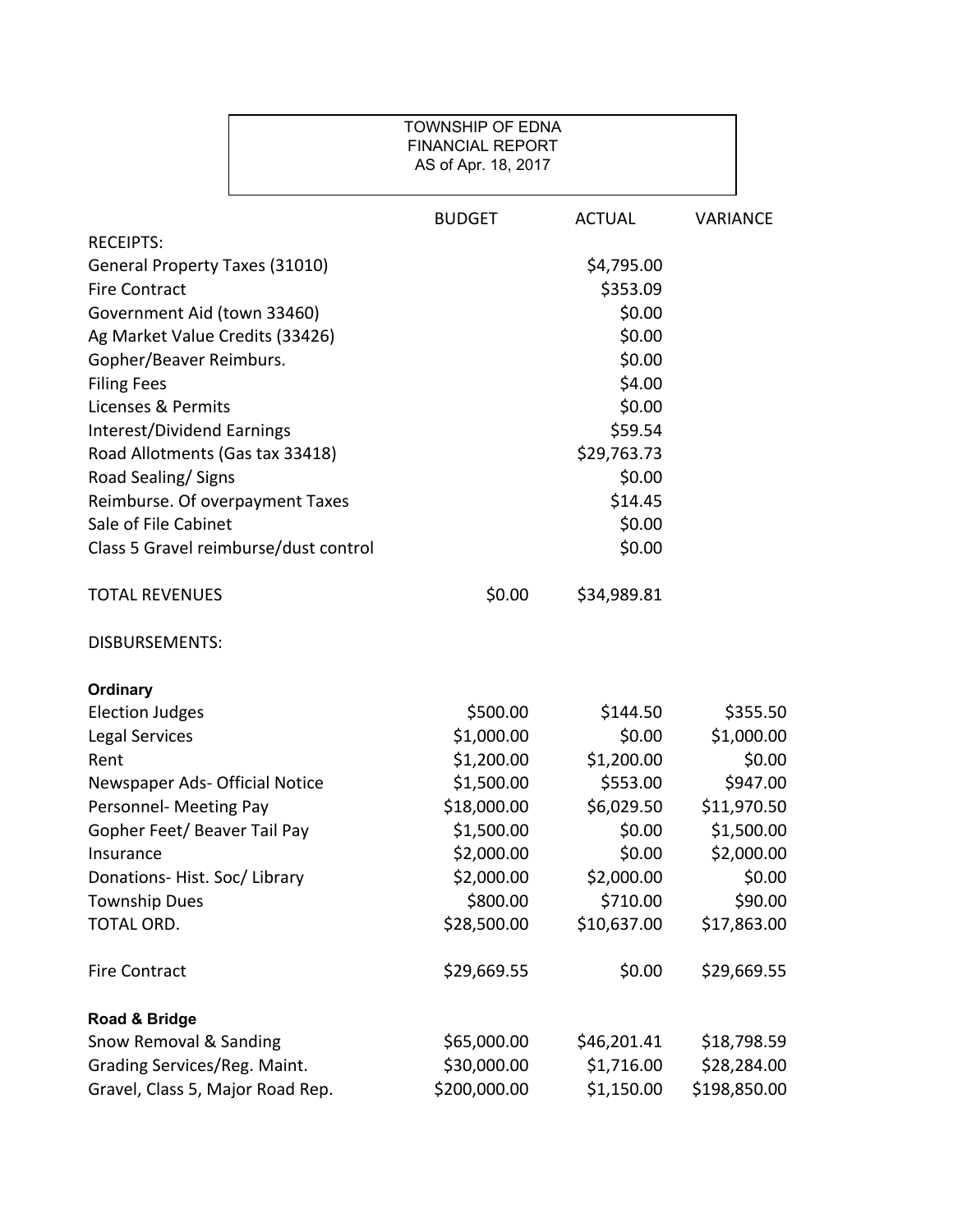| Mowing/Ditch spraying                                        | \$13,000.00  | \$0.00                 | \$13,000.00  |
|--------------------------------------------------------------|--------------|------------------------|--------------|
| <b>Crack Sealing</b>                                         | \$25,000.00  | \$0.00                 | \$25,000.00  |
| <b>Striping on Roads</b>                                     | \$1,000.00   | \$0.00                 | \$1,000.00   |
| <b>Tree Removal ROW</b>                                      | \$2,000.00   | \$11,052.50            | (59,052.50)  |
| Culverts                                                     | \$0.00       | \$0.00                 | \$0.00       |
| Road & Fire Sign Maint                                       | \$10,000.00  | \$0.00                 | \$10,000.00  |
| <b>Engineering Services</b>                                  | \$10,000.00  | \$0.00                 | \$10,000.00  |
| Ditch Assessments                                            | \$0.00       | \$15.26                | ( \$15.26)   |
| Road Improvements                                            | \$0.00       | \$0.00                 | \$0.00       |
| <b>TOTAL ROAD &amp; BRIDGE</b>                               | \$356,000.00 | \$60,135.17            | \$295,864.83 |
| <b>TOTAL DISBURSEMENTS</b>                                   | \$414,169.55 | \$70,772.17            | \$343,397.38 |
| <b>BEGINNING CASH BALANCE</b>                                |              | \$370,554.63           |              |
| <b>CURRENT CASH BALANCE</b><br><b>CURRENT C.O.D. BALANCE</b> |              | \$334,772.27<br>\$0.00 |              |
| <b>CURRENT WORKING CASH BAL</b>                              |              | \$334,772.27           |              |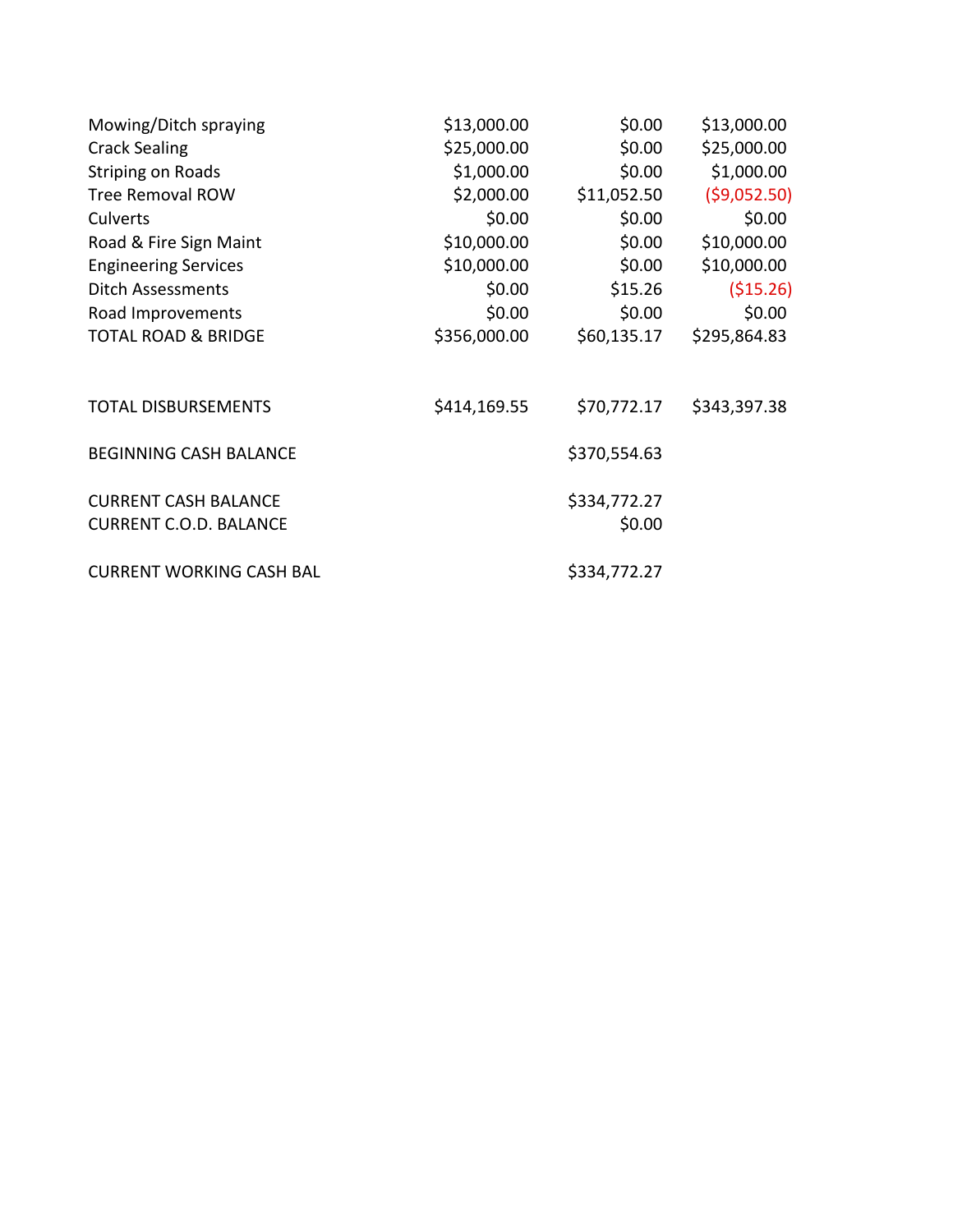0.20% 0.00% 1.70% 0.78% 8.52% 0.00% 0.00% 2.83% 1.00%

0.00%

65.28% 2.42%

1.62%